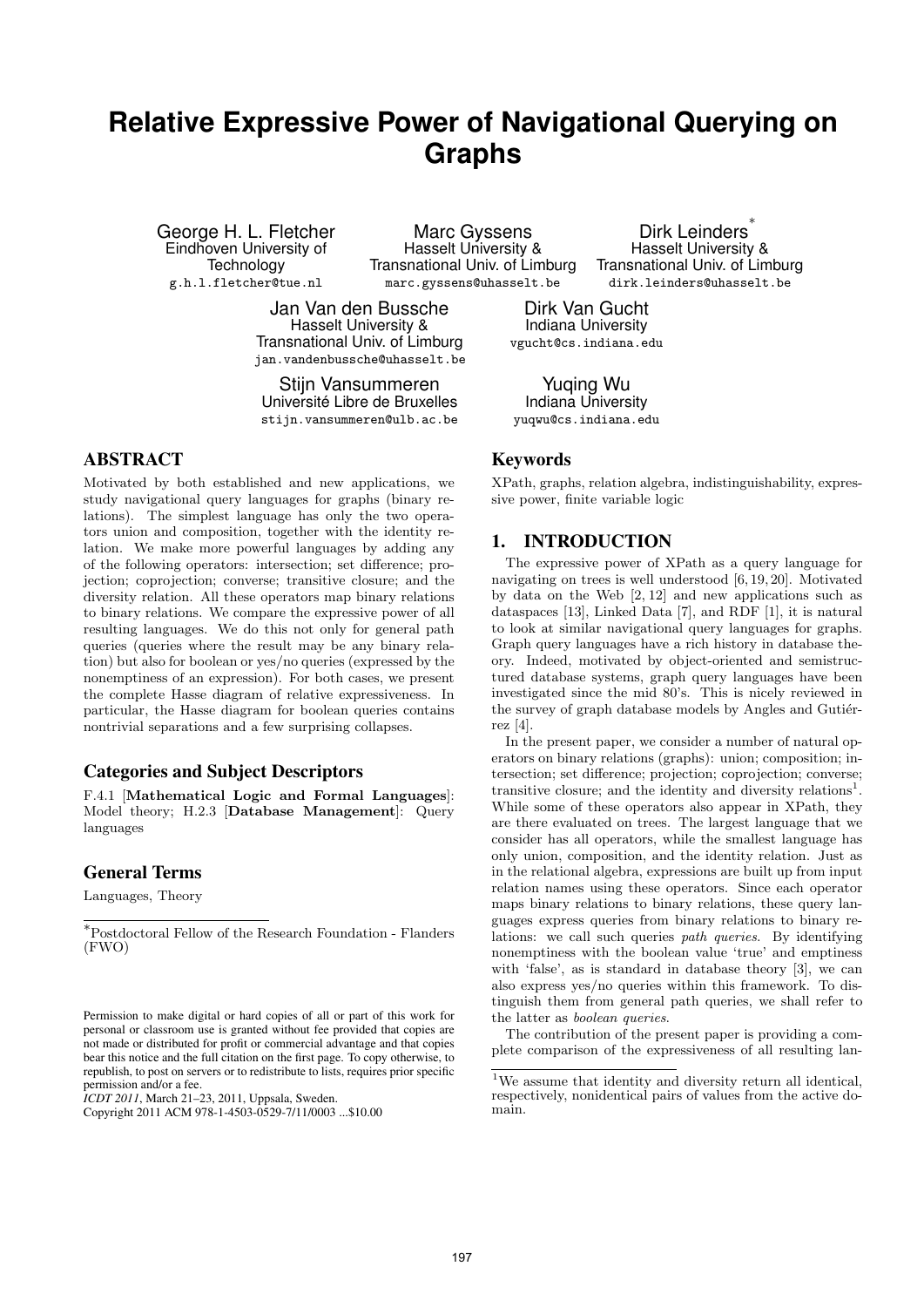guages, and this both for general path queries and boolean queries. While establishing the relative expressiveness for general path queries did not yield particularly surprising results, the task for the case of boolean queries proved much more challenging. For example, consider the converse operator  $R^{-1} = \{(y, x) \mid (x, y) \in R\}$ . On the one hand, adding converse to a language not yet containing this feature sometimes adds boolean query power. This is, e.g., the case for the language containing all other features. The proof, however, is nontrivial and involves a specialized application of invariance under bisimulation known from arrow logics. On the other hand, adding converse to a language containing projection but not containing intersection and transitive closure does not add any boolean query power. We thus obtain a result mirroring similar results known for XPath on trees [6, 22, 27], where, e.g., downward XPath is known to be as powerful as full XPath for queries evaluated at the root. Marx also obtained a similar result for XPath with transitive closure [19], but we show here that this no longer holds on graphs.

We conclude this introduction by a short discussion of some of the methods we use. In many cases where we separate a language  $\mathcal{L}_1$  from a language  $\mathcal{L}_2$ , we can do this in a strong sense: we are able to give a single counterexample, consisting of a pair  $(A, B)$  of finite binary relations such that A and B are distinguishable by an expression from  $\mathcal{L}_1$  but indistinguishable by any expression from  $\mathcal{L}_2$ . Notice that in general, separation is established by providing an infinite sequence of relation pairs such that some expression from  $\mathcal{L}_1$ distinguishes all pairs but no single expression of  $\mathcal{L}_2$  distinguishes all pairs. Existence of a single counterexample pair is therefore nonobvious, and we do not really know whether there is a deeper reason why in our setting this strong form of separation can often be established. Strong separation is desirable as indistinguishability of a pair of finite binary relations can in principle be checked by computer, as the number of possible binary relations on a finite domain is finite. In some cases, however, a brute-force approach is not feasible within a reasonable time. Fortunately, by applying invariance under bisimulation for arrow logics [21], we can alternatively check a sufficient condition for indistinguishability in polynomial time. We have applied this alternative approach in our computer checks. Finally, we developed two methods to establish ordinary separation for the cases where we could not establish strong separation. The first method, applicable to languages that fall in the class of conjunctive queries, is based on homomorphism techniques. The second method, applicable to languages with transitive closure, is based on proofs in the classical finite model theory style, involving winning strategies in bisimulation pebble games for longer and longer rounds on pairs of larger and larger finite structures.

Our work is certainly not an endpoint in this line of research, as many questions remain to be answered. It is interesting to investigate, for example, the decidability of satisfiability or containment of expressions. Indeed, the decidability of these problems is very important for query optimization. The language with all operators except transitive closure is equivalent in expressive power to  $FO<sup>3</sup>$  (for path as well as for boolean queries [26]), where these problems are known to be undecidable; we come back to these issues in Section 8. Other interesting questions that can be guided by our comparison are, e.g., the complexity of query evaluation; and the complexity of the containment problem.

Related Work. The languages considered here are very natural and similar to languages already considered in the fields of description logics, dynamic logics, arrow logics, and relation algebras [5,8,16,17,21]. Thus, our results also yield some new insight into those logics. The investigation of expressive power as in the present paper is very natural from a database theory perspective. In the above-mentioned fields, however, one is primarily interested in other questions, such as computational complexity of model checking, decidability of satisfiability, and axiomatizability of equivalence. We must point out that, also in the database field, graph query languages have been investigated intensively [4]. There is, for example, the work on conjunctive regular path queries (CRPQs) [9, 10]. The focus there, however, is not so much on expressiveness either but on the complexity of the containment problem.

Organization. The paper is organized as follows. In Section 2, we define the class of languages studied in the paper. In Section 3, we describe the techniques we use to separate one language from another. Then we establish the complete Hasse diagram of relative expressiveness. We do so for path queries in Section 4, and for boolean queries in Section 5. In Section 6, we show there are a few additional collapses in the Hasse diagram when one is interested in unlabeled graphs only. Finally, we conclude and discuss future research directions in Section 7 and Section 8.

In this extended abstract, the proofs are either omitted or only summarily sketched.

# 2. PRELIMINARIES

In this paper, we are interested in navigating over graphs whose edges are labeled by symbols from a finite, nonempty set of labels Λ. For our purposes, a graph is a relational structure  $G$ , consisting of a set of nodes  $V$  and, for every  $R \in \Lambda$ , a relation  $G(R) \subseteq V \times V$ , the set of edges with label R. In what follows, both  $V$  and  $G(R)$  may be infinite, unless explicitly stated otherwise.<sup>2</sup>

The most basic language for navigating over graphs we consider is the algebra  $N$  whose expressions are built recursively from the edge labels, the primitive  $\emptyset$ , and the primitive id, using composition  $(e_1 \circ e_2)$  and union  $(e_1 \cup e_2)$ . Semantically, each expression  $e \in \mathcal{N}$  defines a path query. A path query takes as input a graph  $G$  and returns a binary relation  $e(G) \subseteq \text{adom}(G) \times \text{adom}(G)$ , where  $\text{adom}(G)$  denotes the active domain of G, which is the set of all entries occurring in one of the relations of G, i.e.,

 $adom(G) = \{m \mid \exists n, \exists R : (m, n) \in G(R) \vee (n, m) \in G(R)\}.$ 

In particular, the semantics of  $N$  is inductively defined as follows:

$$
R(G) = G(R);
$$
  
\n
$$
\emptyset(G) = \emptyset;
$$
  
\n
$$
id(G) = \{(m, m) \mid m \in \text{adom}(G)\};
$$
  
\n
$$
e_1 \circ e_2(G) = \{(m, n) \mid \exists p ((m, p) \in e_1(G) \& (p, n) \in e_2(G))\};
$$
  
\n
$$
e_1 \cup e_2(G) = e_1(G) \cup e_2(G).
$$

The basic algebra  $\mathcal N$  can be extended by adding some of the following features: diversity  $(di)$ , converse  $(e^{-1})$ , intersection  $(e_1 \cap e_2)$ , difference  $(e_1 \setminus e_2)$ , projections  $(\pi_1(e)$  and

<sup>2</sup>Notwithstanding, all inexpressibility results in this paper already hold over finite graphs.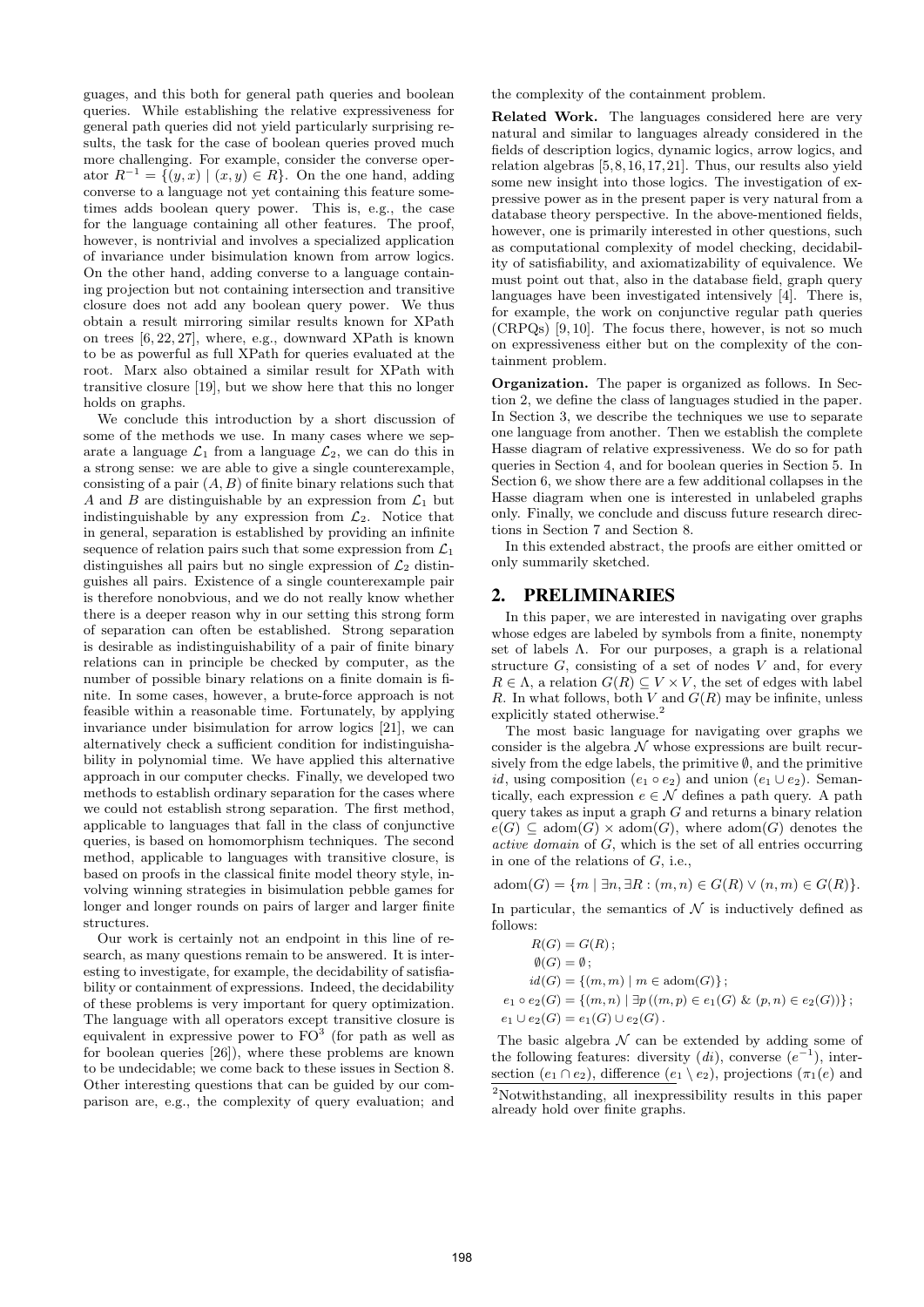$\pi_2(e)$ , coprojections  $(\overline{\pi}_1(e)$  and  $\overline{\pi}_2(e)$ , and transitive closure  $(e^+)$ . We refer to the operators in the basic algebra  $N$  as *basic features*; we refer to the extensions as *nonbasic* features. The semantics of the extensions is as follows:

$$
di(G) = \{(m, n) \mid m, n \in \text{adom}(G) \& m \neq n\};
$$
\n
$$
e^{-1}(G) = \{(m, n) \mid (n, m) \in e(G)\};
$$
\n
$$
e_1 \cap e_2(G) = e_1(G) \cap e_2(G);
$$
\n
$$
e_1 \setminus e_2(G) = e_1(G) \setminus e_2(G);
$$
\n
$$
\pi_1(e)(G) = \{(m, m) \mid m \in \text{adom}(G) \& \exists n \ (m, n) \in e(G)\};
$$
\n
$$
\pi_2(e)(G) = \{(m, m) \mid m \in \text{adom}(G) \& \exists n \ (n, m) \in e(G)\};
$$
\n
$$
\overline{\pi}_1(e)(G) = \{(m, m) \mid m \in \text{adom}(G) \& \neg \exists n \ (m, n) \in e(G)\};
$$
\n
$$
\overline{\pi}_2(e)(G) = \{(m, m) \mid m \in \text{adom}(G) \& \neg \exists n \ (n, m) \in e(G)\};
$$
\n
$$
e^+(G) = \bigcup_{k \ge 1} e^k(G).
$$

Here,  $e^k$  denotes  $e \circ \cdots \circ e$  (k times).

If F is a set of nonbasic features, we denote by  $\mathcal{N}(F)$ the language obtained by adding all features in  $F$  to  $\mathcal N$ . For example,  $\mathcal{N}(\cap)$  denotes the extension of  $\mathcal N$  with intersection, and  $\mathcal{N}(\cap,\pi)$  denotes the extension of  $\mathcal N$  with intersection and both projections.<sup>3</sup>

Note that the language  $\mathcal{N}(\backslash, d_i, \mathbf{x}^{-1})$  is better known as the relation algebra. It is known that for every set of nonbasic features  $F$  not containing transitive closure, all path queries expressible in  $\mathcal{N}(F)$  are also expressible in the relation algebra [17].

We will actually compare language expressiveness at the level of both path queries and boolean queries.

DEFINITION 1. A path query q is expressible in a language  $\mathcal{N}(F)$  if there exists an expression  $e \in \mathcal{N}(F)$  such that, for every graph G, we have  $e(G) = q(G)$ . Similarly, a boolean query q is expressible in  $\mathcal{N}(F)$  if there exists an expression  $e \in \mathcal{N}(F)$  such that, for every graph G, we have that  $e(G)$ is nonempty if, and only if,  $q(G)$  is true. In both cases, we say that  $q$  is expressed by  $e$ .

In what follows, we write  $\mathcal{N}(F_1) \leq^{\text{path}} \mathcal{N}(F_2)$  if every path query expressible in  $\mathcal{N}(F_1)$  is also expressible in  $\mathcal{N}(F_2)$ . Similarly, we write  $\mathcal{N}(F_1) \leq^{\text{bool}} \mathcal{N}(F_2)$  if every boolean query expressible in  $\mathcal{N}(F_1)$  is also expressible in  $\mathcal{N}(F_2)$ . Note that  $\mathcal{N}(F_1) \leq^{\text{path}} \mathcal{N}(F_2)$  implies  $\mathcal{N}(F_1) \leq^{\text{bool}} \mathcal{N}(F_2)$ , but not necessarily the other way around. We write  $\measuredangle^{\text{path}}$ and  $\leq^{\text{bool}}$  for the negation of  $\leq^{\text{path}}$  and  $\leq^{\text{bool}}$ .

For the technical development, it will be useful to consider the following variants of  $\mathcal{L}^{\text{path}}$  and  $\mathcal{L}^{\text{bool}}$ .

DEFINITION 2. The language  $\mathcal{N}(F_1)$  is strongly separable from the language  $\mathcal{N}(F_2)$  at the level of path queries if there exists a path query q expressible in  $\mathcal{N}(F_1)$  and a finite graph G, such that, for every expression  $e \in \mathcal{N}(F_2)$ , we have  $q(G) \neq e(G)$ . We write  $\mathcal{N}(F_1) \not\leq^{\text{path}}_{\text{strong}} \mathcal{N}(F_2)$  in this case. Similarly,  $\mathcal{N}(F_1)$  is strongly separable from  $\mathcal{N}(F_2)$  at the level of boolean queries if there exists a boolean query q expressible in  $\mathcal{N}(F_1)$  and two finite graphs  $G_1$  and  $G_2$ , with  $q(G_1)$  true and  $q(G_2)$  false, such that, for every expression  $e \in \mathcal{N}(F_2)$ ,  $e(G_1)$  and  $e(G_2)$  are both empty, or both nonempty. We write  $\mathcal{N}(F_1) \nleq^{\text{bool}}_{\text{strong}} \mathcal{N}(F_2)$  in this case.

# 3. TOOLS TO ESTABLISH SEPARATION

Our results in Sections 4 and 5 will use the following tools to separate a language  $\mathcal{N}(F_1)$  from a language  $\mathcal{N}(F_2)$ , i.e., to obtain that  $\mathcal{N}(F_1) \not\leq^{\text{path}} \mathcal{N}(F_2)$ , or  $\mathcal{N}(F_1) \not\leq^{\text{bool}} \mathcal{N}(F_2)$ .

## 3.1 Path separation

Since  $\mathcal{N}(F_1) \leq^{\text{path}} \mathcal{N}(F_2)$  implies  $\mathcal{N}(F_1) \leq^{\text{bool}} \mathcal{N}(F_2)$ , also  $\mathcal{N}(F_1) \not\leq^{\text{bool}} \mathcal{N}(F_2)$  implies  $\mathcal{N}(F_1) \not\leq^{\text{path}} \mathcal{N}(F_2)$  by contraposition. In most instances, we can therefore establish separation at the level of general path queries by establishing separation at the level of boolean queries. In the cases where  $\mathcal{N}(F_1) \nleq^{\text{path}} \mathcal{N}(F_2)$  although  $\mathcal{N}(F_1) \leq^{\text{bool}} \mathcal{N}(F_2)$ , we either rely on the well-known result of the inexpressibility of transitive closure in FO (see, e.g., [3]) or identify a finite graph G and an expression  $e_1$  in  $\mathcal{N}(F_1)$  and show that, for each expression  $e_2$  in  $\mathcal{N}(F_2)$ ,  $e_1(G) \neq e_2(G)$ . Notice that, in the latter case, we actually establish strong path separation.

#### 3.2 Boolean separation

To establish separation at the level of boolean queries, we use the following techniques.

#### *3.2.1 Brute-force approach*

Two graphs  $G_1$  and  $G_2$  are said to be distinguishable at the boolean level in a language  $\mathcal{N}(F)$  if there exists a boolean query q expressible in  $\mathcal{N}(F)$  such that exactly one of  $q(G_1)$ and  $q(G_2)$  is true, and the other is false. If such a query does not exists,  $G_1$  and  $G_2$  are said to be indistinguishable in  $\mathcal{N}(F)$ .

Using this terminology, two languages  $\mathcal{N}(F_1)$  and  $\mathcal{N}(F_2)$ are strongly separable if there exist two finite graphs  $G_1$  and  $G_2$  that are distinguishable in  $\mathcal{N}(F_1)$ , but indistinguishable in  $\mathcal{N}(F_2)$ .

For two finite graphs  $G_1$  and  $G_2$ , (in)distinguishability in a language  $\mathcal{N}(F)$  can easily be machine-checked through the Brute-Force Algorithm described below.

First observe that  $\text{adom}(G_1)$  and  $\text{adom}(G_2)$  are finite since  $G_1$  and  $G_2$  are finite. Moreover, for any e in  $\mathcal{N}(F)$ ,  $e(G_1) \subseteq$  $adom(G_1) \times adom(G_1)$  and  $e(G_2) \subseteq adom(G_2) \times adom(G_2)$ . Hence,  $e(G_1)$  and  $e(G_2)$  are finite and the set  $\{(e(G_1), e(G_2))\mid$  $e \in \mathcal{N}(F)$  is also finite. Clearly,  $G_1$  is indistinguishable from  $G_2$  if this set contains only pairs that are both empty or both nonempty.

The Brute-Force Algorithm computes the above set by first initializing the set

$$
B = \{ (id(G_1), id(G_2)) \} \cup \{ (di(G_1), di(G_2)) \}
$$
  

$$
\cup \{ (G_1(R), G_2(R)) \mid R \in \Lambda \}
$$

(where  $\{(di(G_1), di(G_2))\}$  is omitted if  $di \notin F$ ). It then adds new pairs  $(R_1, R_2)$  to B by closing B pair-wise under the features in  $\mathcal{N}(F)$ . That is, for every binary operator ⊗ in  $\mathcal{N}(F)$  and all pairs  $(R_1, R_2), (S_1, S_2)$  in B the algorithm adds  $(R_1 \otimes S_1, R_2 \otimes S_2)$  to B, and similarly for the unary operators. Since there are only a finite number of pairs, the algorithm is guaranteed to end. Of course, the worstcase complexity of this brute-force algorithm is exponential. Nevertheless, we have successfully checked indistinguishability using this Brute-Force Algorithm in many of the cases that follow.

#### *3.2.2 Bisimulation*

We will not always be able to use the methodology above

<sup>&</sup>lt;sup>3</sup>We do not consider extensions of  $N$  in which only one of the two projections, respectively one of the two coprojections, is present.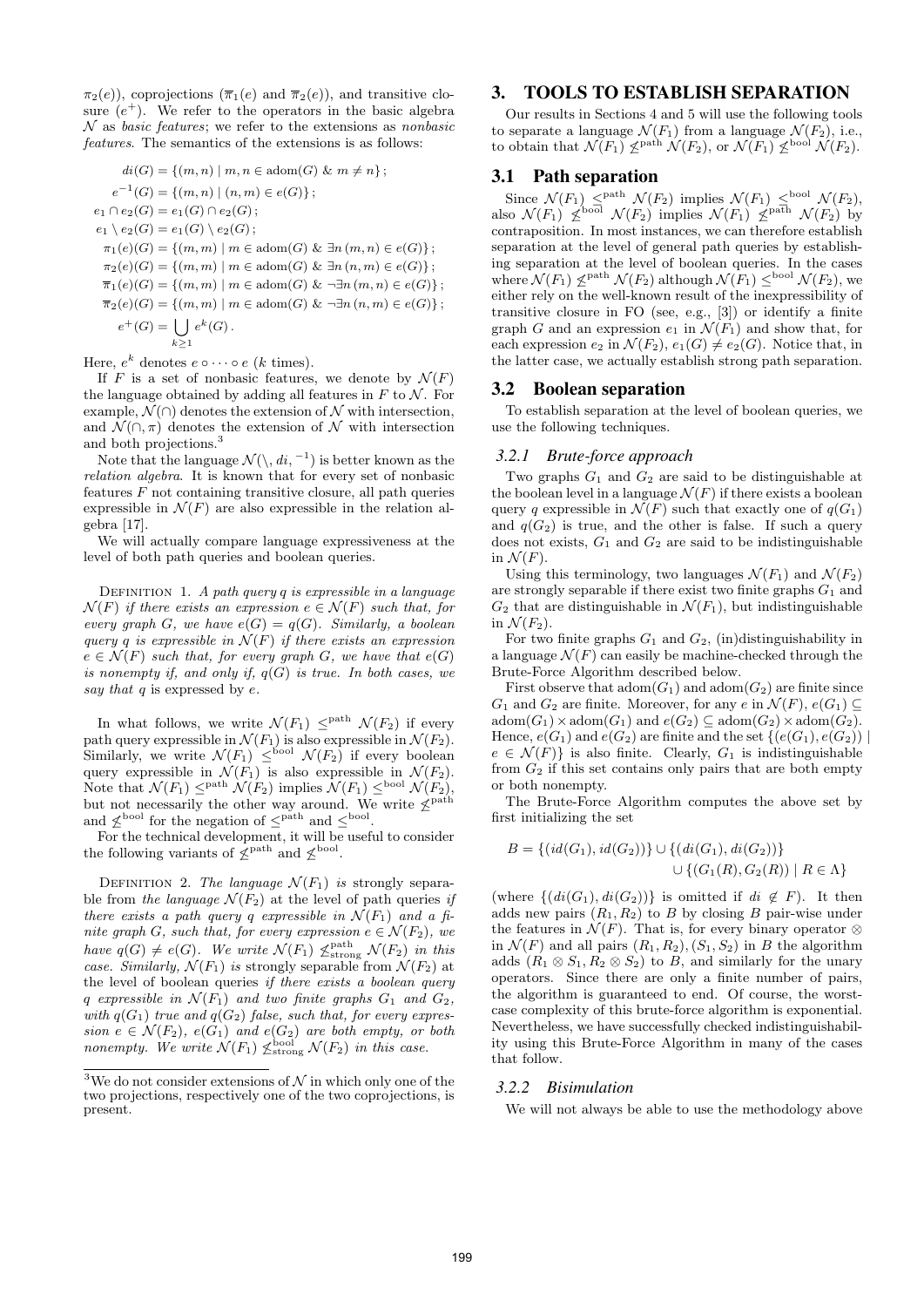to separate two languages. In particular, to establish that  $\mathcal{N}({}^{-1},\cap) \nleq^{\text{bool}} \mathcal{N}(\setminus, di)$  and  $\mathcal{N}({}^{-1},{}^{+}) \nleq^{\text{bool}} \mathcal{N}(\setminus, di,{}^{+})$  we will employ invariance results under the notion of bisimulation below. In essence, this notion is based on the notion of bisimulation known from arrow logics [21]. Below, we adapt this notion to the current setting.

We require the following preliminary definitions. Let  $G =$  $(G, a, b)$  denote a *marked graph*, i.e., a graph G with  $a, b \in$  $adom(G)$ . The *degree* of an expression e is the maximum depth of nested applications of composition, projection and coprojection in e. For example, the degree of  $R \circ R$  is 1, while the degree of both  $R \circ (R \circ R)$  and  $\pi_1(R \circ R)$  is 2. Intuitively, the depth of e corresponds to the quantifier rank of the standard translation of  $e$  into  $FO^3$ . For a set of features  $F, \mathcal{N}(F)_k$  denotes the set of expressions in  $\mathcal{N}(F)$  of degree at most k.

In what follows, we are only concerned with bisimulation results regarding  $\mathcal{N}(\cdot, di)$ . The following is an appropriate notion of bisimulation for this language.

DEFINITION 3 (BISIMILARITY). Let  $k$  be a natural number, and let  $G_1 = (G_1, a_1, b_1)$  and  $G_2 = (G_2, a_2, b_2)$  be marked graphs. We say that  $G_1$  is bisimilar to  $G_2$  up to depth k, denoted  $\mathbf{G}_1 \simeq_k \mathbf{G}_2$ , if the following conditions are satisfied:

- Atoms  $a_1 = b_1$  if and only if  $a_2 = b_2$ ; and  $(a_1, b_1) \in G_1(R)$ if and only if  $(a_2, b_2) \in G_2(R)$ , for every  $R \in \Lambda$ ;
- Forth if  $k > 0$ , then, for every  $c_1$  in adom $(G_1)$ , there exists some  $c_2$  in adom $(G_2)$  such that both  $(G_1, a_1, c_1) \simeq_{k-1}$  $(G_2, a_2, c_2)$  and  $(G_1, c_1, b_1) \simeq_{k-1} (G_2, c_2, b_2);$
- **Back** if  $k > 0$ , then, for every  $c_2$  in  $adom(G_2)$ , there exists some  $c_1$  in adom $(G_1)$  such that both  $(G_1, a_1, c_1) \simeq_{k-1}$  $(G_2, a_2, c_2)$  and  $(G_1, c_1, b_1) \simeq_{k-1} (G_2, c_2, b_2).$

Expressions in  $\mathcal{N}(\mathcal{X}, d\mathbf{i})$  of depth at most k are invariant under bisimulation:

PROPOSITION 4. Let k be a natural number; let e be an expression in  $\mathcal{N}(\mathcal{h}, d\mathbf{i})_k$ ; and let  $\mathbf{G}_1 = (G_1, a_1, b_1)$  and  $\mathbf{G}_2 =$  $(G_2, a_2, b_2)$  be marked graphs. If  $\mathbf{G}_1 \simeq_k \mathbf{G}_2$  then  $(a_1, b_1) \in$  $e(G_1) \Leftrightarrow (a_2, b_2) \in e(G_2).$ 

In other words, if  $G_1 \simeq_k G_2$ , then any expression of degree at most k either both selects  $(a_1, b_1)$  in  $G_1$  and  $(a_2, b_2)$  in  $G_2$ , or neither of them. As such, the marked graphs  $\mathbf{G}_1$  and  $\mathbf{G}_2$  are *indistinguishable* by expressions in  $\mathcal{N}(\mathcal{A}, d\mathbf{i})_k$ . The proof of Proposition 4 is by a straightforward induction on e.

The following proposition states how we can use Proposition 4 to show that some boolean query is not expressible in  $\mathcal{N}(\mathcal{h}, di)_k$ .

PROPOSITION 5. Let k be a natural number. A boolean query q is not expressible in  $N(\langle, di \rangle_k)$  if there exist graphs  $G_1$  and  $G_2$  such that  $q(G_1)$  is true and  $q(G_2)$  is false, and, for each pair  $(a_1,b_1) \in \text{adom}(G_1)^2$ , there exists  $(a_2,b_2) \in$ adom $(G_2)^2$  such that  $(G_1, a_1, b_1) \simeq_k (G_2, a_2, b_2)$ .

As Proposition 5 is standard in finite model theory, we omit the proof.

#### *3.2.3 Homomorphism approach*

To show that  $\mathcal{N}(\pi) \not\leq^{\text{bool}} \mathcal{N}({}^{-1}, d_i, {}^+),$  we used an entirely different technique, which is based on the following observation: let  $Q = H \leftarrow B$  be a conjunctive query and let G be a graph; if  $Q(G)$  is nonempty, then there exists a homomorphism from B to G. Notice that queries in  $\mathcal{N}(\pi)$ are conjunctive. Let  $Q_1 = H_1 \leftarrow B_1$  be a particular query in  $\mathcal{N}(\pi)$ . If we can somehow reduce the equivalence of  $Q_1$ to a query in  $\mathcal{N}^{-1}, di, +$  at the boolean level to the equivalence of conjunctive queries at the boolean level, we may be able to use the above property to establish the existence of a nontrivial endomorphism of  $B_1$ . If no such endomorphism exists, we have obtained the required contradiction.

## 4. PATH QUERIES

In this section, we characterize the order  $\leq^{\text{path}}$  of relative expressiveness for path queries by Theorem 7 below.

Towards the statement of this characterization, first notice the following interdependencies between features:

$$
\pi_1(e) = (e \circ e^{-1}) \cap id = (e \circ (id \cup di)) \cap id = \overline{\pi}_1(\overline{\pi}_1(e));
$$
  
\n
$$
\pi_2(e) = (e^{-1} \circ e) \cap id = ((id \cup di) \circ e) \cap id = \overline{\pi}_2(\overline{\pi}_2(e));
$$
  
\n
$$
\overline{\pi}_1(e) = id \setminus \pi_1(e);
$$
  
\n
$$
\overline{\pi}_2(e) = id \setminus \pi_2(e);
$$
  
\n
$$
e_1 \cap e_2 = e_1 \setminus (e_1 \setminus e_2).
$$

For a set of nonbasic features F, let  $\overline{F}$  be the set obtained by augmenting  $F$  with all nonbasic features that can be expressed in  $\mathcal{N}(F)$  through a repeated application of the above equalities. For example,  $\{\, \overline{\{\, \, ,\, ^{-1}\}} = \{ \, \langle \, ,\, ^{-1}, \cap, \pi, \overline{\pi} \}$ .

Notice that, if  $F_1 \subseteq \overline{F_2}$ , we can always rewrite an expression  $e \in \mathcal{N}(F_1)$  into an equivalent expression in  $\mathcal{N}(F_2)$  using the equalities above. Therefore, we obtain

PROPOSITION 6. If  $F_1 \subseteq \overline{F}_2$ , then  $\mathcal{N}(F_1) \leq^{\text{path}} \mathcal{N}(F_2)$ .

We will actually show that the converse also holds, whence

THEOREM 7.  $\mathcal{N}(F_1) \leq^{\text{path}} \mathcal{N}(F_2)$  if and only if  $F_1 \subseteq \overline{F}_2$ .

The "only if" direction of Theorem 7, however, requires a detailed analysis. For the clarity of presentation, we divide the languages under consideration into the following four classes:

$$
C = \{ \mathcal{N}(F) \mid \cap \notin \overline{F}, + \notin \overline{F} \},\
$$

$$
C[\cap] = \{ \mathcal{N}(F) \mid \cap \in \overline{F}, + \notin \overline{F} \},\
$$

$$
C[^+]= \{ \mathcal{N}(F) \mid \cap \notin \overline{F}, + \in \overline{F} \},\
$$

$$
C[\cap, +] = \{ \mathcal{N}(F) \mid \cap \in \overline{F}, + \in \overline{F} \}.
$$

We first establish the "only if" direction for the cases where  $\mathcal{N}(F_1)$  and  $\mathcal{N}(F_2)$  belong to the same class. We do so for each class separately in Sections 4.1–4.4. Finally, in Section 4.5, we consider the case where  $\mathcal{N}(F_1)$  and  $\mathcal{N}(F_2)$  belong to distinct classes.

## 4.1 Languages without  $\cap$  and without  $^+$

In this subsection, we show the "only if" direction of Theorem 7, restricted to  $\mathcal{C}$ , the class of languages without ∩ and without  $^+$ .

PROPOSITION 8. Let  $\mathcal{N}(F_1)$  and  $\mathcal{N}(F_2)$  be in C. If  $F_1 \not\subseteq$  $\overline{F}_2$ , then  $\mathcal{N}(F_1) \not\leq^{\text{path}} \mathcal{N}(F_2)$ .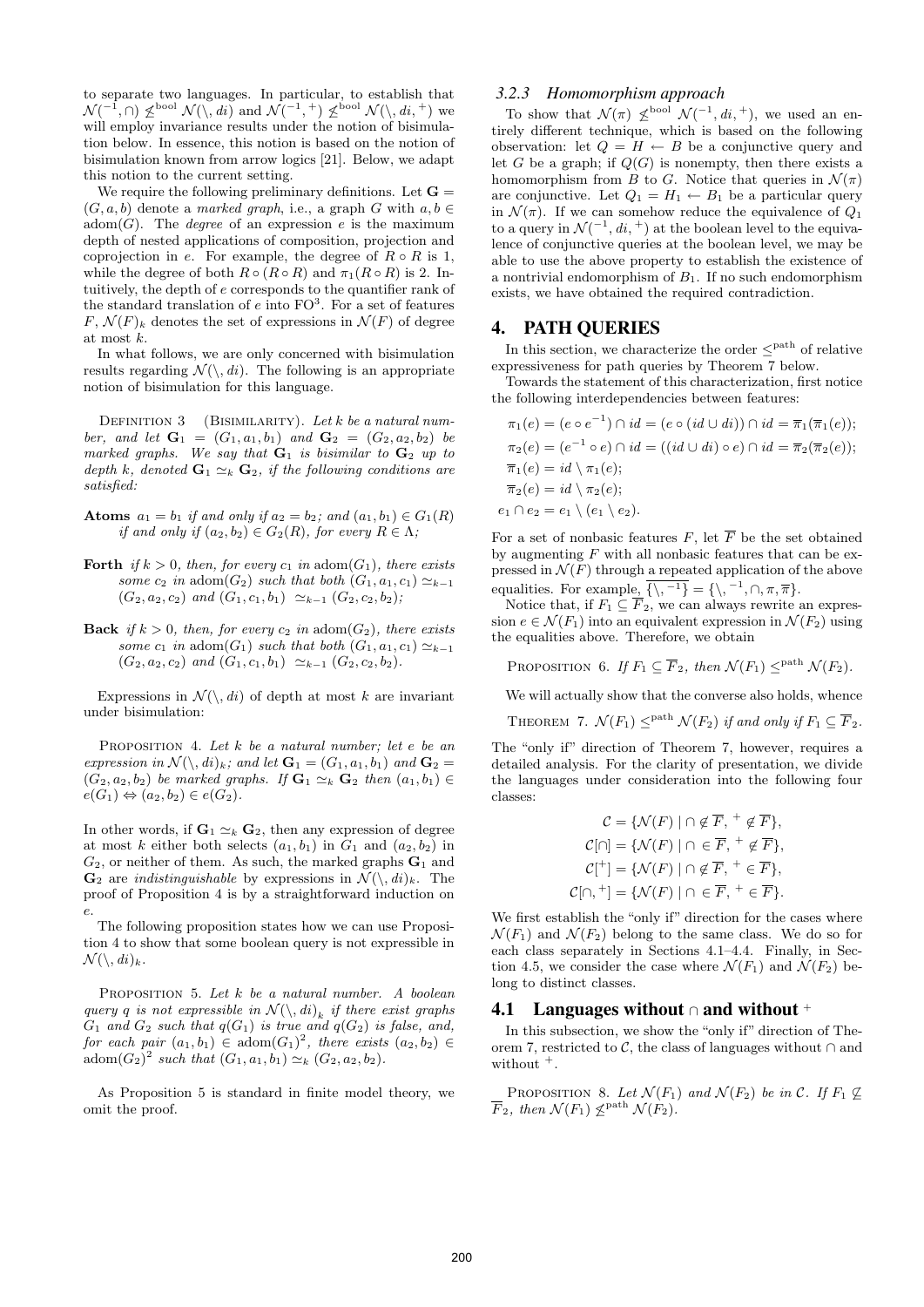

Figure 1: For each language, the boxed features are a minimal set of nonbasic features defining the language, while the other features can be derived from them in the sense of Theorem 7 (using the appropriate interdependencies).

Propositions 6 and 8 combined yield the Hasse diagram of  $\leq^{\text{path}}$  for C, shown in Figure 1(a). It is indeed readily verified that for any two languages  $\mathcal{N}(F_1)$  and  $\mathcal{N}(F_2)$  in C, there is a path from  $\mathcal{N}(F_1)$  to  $\mathcal{N}(F_2)$  in Figure 1(a) if and only if  $F_1 \subseteq \overline{F}_2$ .

Towards a proof of Proposition 8, we first establish the following. For later use, we sometimes prove results that are stronger than strictly needed for this purpose.

PROPOSITION 9. Let  $F_1$  and  $F_2$  be sets of nonbasic features.

- 1. If  $di \in \overline{F}_1$  and  $di \notin \overline{F}_2$ , then  $\mathcal{N}(F_1) \nleq^{\text{bool}}_{\text{strong}} \mathcal{N}(F_2)$ .
- 2. If  $\overline{\pi} \in \overline{F}_1$ ,  $\overline{\pi} \notin \overline{F}_2$ , and  $\setminus \notin \overline{F}_2$ , then  $\mathcal{N}(F_1) \nleq^{\text{bool}}_{\text{strong}}$ <br> $\mathcal{N}(F_2)$ .
- 3. If  $\pi \in \overline{F}_1$  and  $F_2 \subseteq \{^{-1}, di, ^{+}\},$  then  $\mathcal{N}(F_1) \not\leq^{\text{bool}}$  $\mathcal{N}(F_2)$ .
- 4. If  $^{-1} \in \overline{F}_1$  and  $^{-1} \notin \overline{F}_2$ , then  $\mathcal{N}(F_1) \not\leq^{\text{path}}_{\text{strong}} \mathcal{N}(F_2)$ .

PROOF. For  $(1)$ , consider a graph consisting of two selfloops, and a graph consisting of a single self-loop, all with the same label. It can be verified by the Brute-Force Algorithm of Section 3.2.1 that these graphs are not distinguishable in  $\mathcal{N}(F_2)$ . The graphs, however, are distinguishable by the boolean query expressed by di.

For (2), it can be verified by the Brute-Force Algorithm that the graphs shown in Figure 2 (a) are not distinguishable in  $\mathcal{N}(F_2)$ . The graphs, however, are distinguishable by the boolean query expressed by  $\overline{\pi}_2(R)$ .

For (3), we use the homomorphism approach outlined in Section 3.2.3. The proof is omitted.

For (4), we establish strong path separation at the level of path queries as explained in Section 3.1. Thereto, we consider the graph  $G$  shown in Figure 4. It is easily verified that  $G^{-1}$  cannot be obtained from G using an expression in  $\mathcal{N}(F_2)$ .  $\square$ 

Proposition 9 is now used to show that for every pair  $F_1$ and  $F_2$  of sets of nonbasic features for which  $F_1 \nsubseteq \overline{F}_2$  (i.e.,



Figure 2: Graph pairs used to prove  $\mathcal{L}^{\text{bool}}_{\text{strong}}$  results in Sections 4 and 5. All edges are assumed to have the same label R.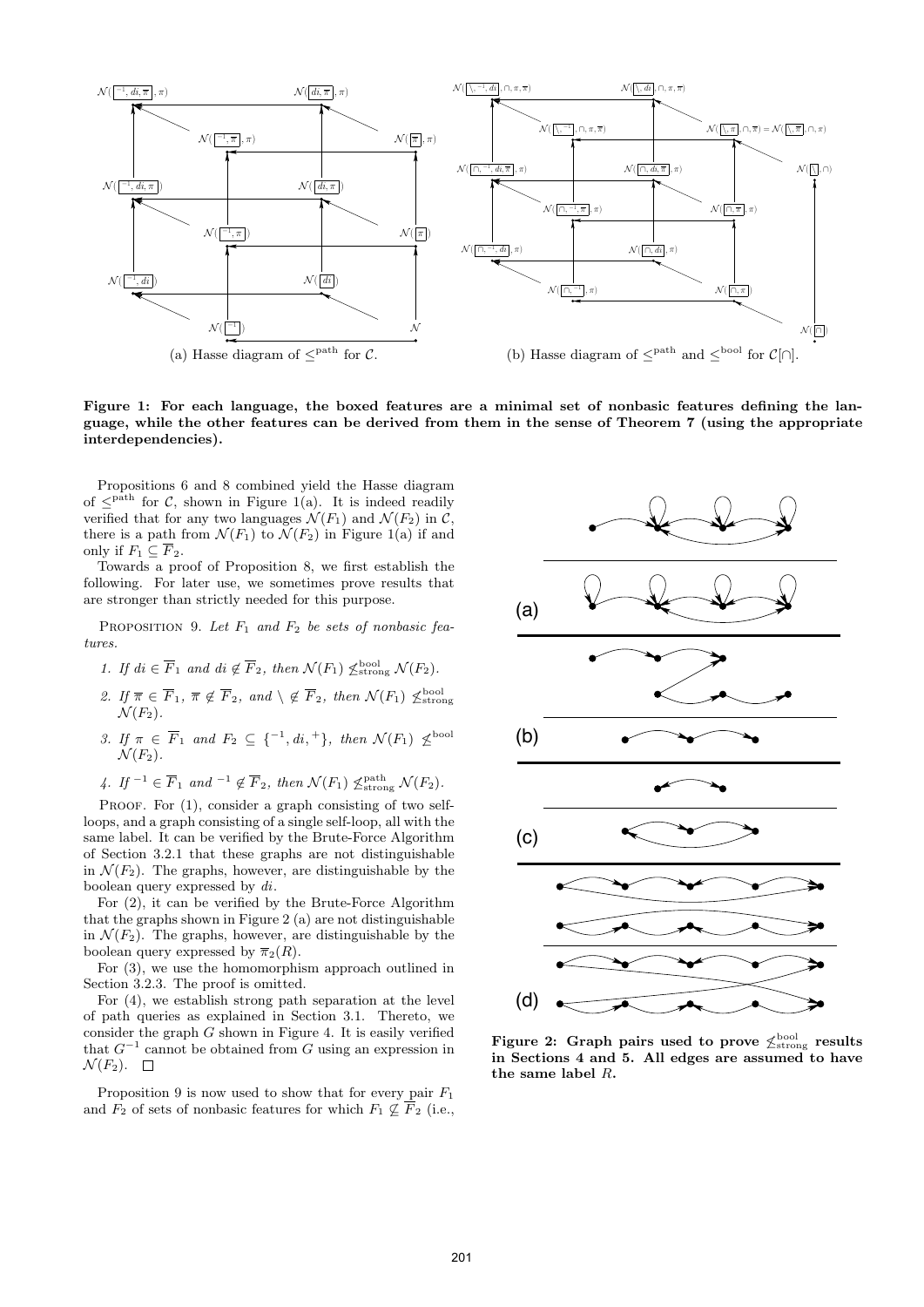

Figure 3: Query pattern used to prove Proposition 9 (3). All edges are assumed to have the same label R.



Figure 4: Graph used to prove Proposition 9 (4). Both edges are assumed to have the same label R.

for which there is no path in Figure 1(a)), that  $\mathcal{N}(F_1) \not\leq^{\text{path}}$  $\mathcal{N}(F_2)$ . To illustrate the reasoning involved, consider the case where  $F_1 = \{di, \pi\}$  and  $F_2 = \{\pi\}$ . By Proposition 9 (1) we obtain that  $\mathcal{N}(di, \pi) \nleq^{\text{bool}}_{\text{strong}} \mathcal{N}(\pi)$  and hence also that  $\mathcal{N}(di, \pi) \not\leq^{\text{bool}} \mathcal{N}(\pi)$ . Since  $\leq^{\text{path}}$  implies  $\leq^{\text{bool}}$ , we hence also obtain  $\mathcal{N}(di, \pi) \not\leq^{\text{path}} \mathcal{N}(\pi)$  by contraposition.

The remainder of the proof of Proposition 8 is a combinatorial analysis to verify that Proposition 9 covers all relevant cases. First, note that there are 90 ordered pairs of distinct languages  $\mathcal{N}(F_1)$  and  $\mathcal{N}(F_2)$  in C for which  $F_1 \not\subset \overline{F}_1$ . As illustrated above, we subsequently use the statements in Proposition 9 to establish that, for each of these pairs,  $\mathcal{N}(F_1) \not\leq^{\text{path}} \mathcal{N}(F_2)$ . Concretely, Proposition 9 (1) deals with 36 pairs, Proposition 9 (2) deals with another 24 pairs, Proposition 9 (3) deals with another 12 pairs, and, finally, Proposition 9 (4) deals with the remaining 18 pairs.

#### 4.2 Languages with ∩ and without  $+$

In this subsection, we show the "only if" direction of Theorem 7, restricted to  $\mathcal{C}[\cap]$ , the class of languages with  $\cap$  but without  $^+$ .

PROPOSITION 10. Let  $\mathcal{N}(F_1)$  and  $\mathcal{N}(F_2)$  be in  $\mathcal{C}[\cap]$ . If  $F_1 \nsubseteq \overline{F}_2$ , then  $\mathcal{N}(F_1) \nleq^{\text{path}} \mathcal{N}(F_2)$ .

Propositions 6 and 10 combined yield the Hasse diagram of  $\leq^{\text{path}}$  for  $\mathcal{C}[\cap]$ , shown in Figure 1(b).

Towards a proof of Proposition 10, we first establish the following.

PROPOSITION 11. Let  $F_1$  and  $F_2$  be sets of nonbasic features.

- 1. If  $\setminus \in \overline{F}_1$  and  $\setminus \notin \overline{F}_2$ , then  $\mathcal{N}(F_1) \not\leq^{\text{bool}}_{\text{strong}} \mathcal{N}(F_2)$ .
- 2. If  $\pi \in \overline{F}_1$ , and  $F_2 \subseteq {\setminus, \cap, ^+}$ , then  $\mathcal{N}(F_1) \not\leq^{\text{bool}}_{\text{strong}}$

PROOF. For  $(1)$ , consider a 3-clique, and a bow-tie consisting of two 3-cliques. It can be verified by the Brute-Force Algorithm of Section 3.2.1 that these graphs are not distinguishable in  $\mathcal{N}(F_2)$ . The graphs, however, are distinguishable by the boolean query expressed by  $R^2 \setminus R$ . For (2), it can be verified by the Brute-Force Algorithm that the graphs shown in Figure 2 (b) are not distinguishable in  $\mathcal{N}(F_2)$ . The graphs, however, are distinguishable by the boolean query expressed by  $\pi_1(R^2) \circ R \circ \pi_2(R^2)$ .

Propositions 9 and 11 are now used to show that for every pair  $F_1$  and  $F_2$  of sets of nonbasic features for which  $F_1 \nsubseteq \overline{F}_2$  (i.e., for which there is no path in Figure 1(b)), that  $\mathcal{N}(F_1) \not\leq^{\text{path}} \mathcal{N}(F_2)$ . To illustrate the reasoning involved, consider the case where  $F_1 = \{\cap, \pi\}$  and  $F_2 = \{\cap\}.$ By Proposition 11 (2) we obtain  $\mathcal{N}(\cap, \pi)$   $\leq^{\text{bool}}_{\text{strong}}$   $\mathcal{N}(\backslash, +)$ and hence, since  $\mathcal{N}(\cap) \leq^{\text{path}} \mathcal{N}(\setminus, +)$ , also  $\mathcal{N}(\cap, \pi) \leq^{\text{bool}}$  $\mathcal{N}(\cap)$ . Therefore,  $\mathcal{N}(\cap, \pi) \nleq^{\text{path}} \mathcal{N}(\cap)$ .

The remainder of the proof of Proposition 10 is a combinatorial analysis to verify that Propositions 9 and 11 cover all relevant cases. First, note that there are 123 ordered pairs of distinct languages  $\mathcal{N}(F_1)$  and  $\mathcal{N}(F_2)$  in  $\mathcal{C}[\cap]$  for which  $F_1 \nsubseteq \overline{F}_2$ . As illustrated above, we subsequently use the statements in Propositions 9 and 11 to establish that, for each of these pairs,  $\mathcal{N}(F_1) \not\leq^{\text{path}} \mathcal{N}(F_2)$ . Concretely, Proposition 9 (1) deals with 48 pairs, Proposition 9 (2) deals with another 28 pairs, Proposition 9 (4) deals with another 25 pairs, Proposition 11 (1) deals with another 18 pairs, and, finally, Proposition 11 (2) deals with the remaining 4 pairs.

## 4.3 Languages without ∩ and with <sup>+</sup>

The characterization of  $\leq^{\text{path}}$  for  $\mathcal{C}^{+}$ , the languages without ∩ but with <sup>+</sup>, can easily be derived from the characterization of  $\leq^{\text{path}}$  for C, using the following observation.

PROPOSITION 12. Let  $F_1$  and  $F_2$  be sets of nonbasic features for which  $\cap \notin \overline{F}_1$ ,  $\cap \notin \overline{F}_2$ ,  $^+ \notin \overline{F}_1$ , and  $^+ \notin \overline{F}_2$ . Then,  $\mathcal{N}(F_1 \cup \{^+\}) \leq^{\text{path}} \mathcal{N}(F_2 \cup \{^+\})$  if and only if  $\mathcal{N}(F_1) \leq^{\text{path}}$  $\mathcal{N}(F_2)$ .

PROOF. The "if" is obvious. To see the "only if", assume that  $\mathcal{N}(F_1) \not\leq^{\text{path}} \mathcal{N}(F_2)$ . In Section 4.1, we showed that this can be established using one of the 4 statements of Proposition 9. Therefore, we can distinguish the following cases:

(1) Case  $\mathcal{N}(F_1) \nleq^{\text{bool}}_{\text{strong}} \mathcal{N}(F_2)$ . By definition of  $\nleq^{\text{bool}}_{\text{strong}}$ there exists a boolean query q expressible in  $\mathcal{N}(F_1)$ , and two finite graphs  $G_1$  and  $G_2$  such that  $q(G_1)$  is true,  $q(G_2)$ is false, and, for any expression  $e \in \mathcal{N}(F_2)$ ,  $e(G_1)$  and  $e(G_2)$  are both empty, or both nonempty. From this, we will now establish  $\mathcal{N}(F_1 \cup \{^+\}) \not\leq^{\text{bool}}_{\text{strong}} \mathcal{N}(F_2 \cup \{^+\})$ , which implies  $\mathcal{N}(F_1 \cup \{^+\}) \not\leq^{\text{path}} \mathcal{N}(F_2 \cup \{^+\})$ . Towards this end, first observe that, since q is expressible in  $\mathcal{N}(F_1)$ , it is also expressible in  $\mathcal{N}(F_1 \cup \{^+\})$ . Now let e' be an expression in  $\mathcal{N}(F_2 \cup \{^+\})$ . We will show that again,  $e'(G_1)$ and  $e'(G_2)$  are both empty, or both nonempty. The crux here is that, on finite graphs, one can always compute the transitive closure by means of a finite composition. Indeed, let  $n = \max(n_1, n_2)$  with  $n_1$  the number of nodes in  $G_1$  and  $n_2$  the number of nodes in  $G_2$ . It is readily verified that, for any graph H with at most n nodes, and any expression  $f \in$  $\mathcal{N}(F_2)$ , we have  $f^+(H) = (\bigcup_{i=1}^n f^i)(H)$ . By consistently replacing occurrences of the transitive closure operator in e' using this equality, we obtain an expression  $e'' \in \mathcal{N}(F_2)$ such that  $e''(G_1) = e'(G_1)$  and  $e''(G_2) = e'(G_2)$ . Since  $e''(G_1)$  and  $e''(G_2)$  are both empty or both nonempty, also  $e'(G_1)$  and  $e'(G_2)$  must be both empty, or both nonempty, as desired.

(2) Case  $\mathcal{N}(F_1) \nleq^{\text{path}}_{\text{strong}} \mathcal{N}(F_2)$ . Similar to Case (1). (Details omitted.)

(3) Case  $\pi \in \overline{F}_1$  and  $F_2 \subseteq \{-1, di\}$ . Follows immediately from Proposition 9 (3).  $\square$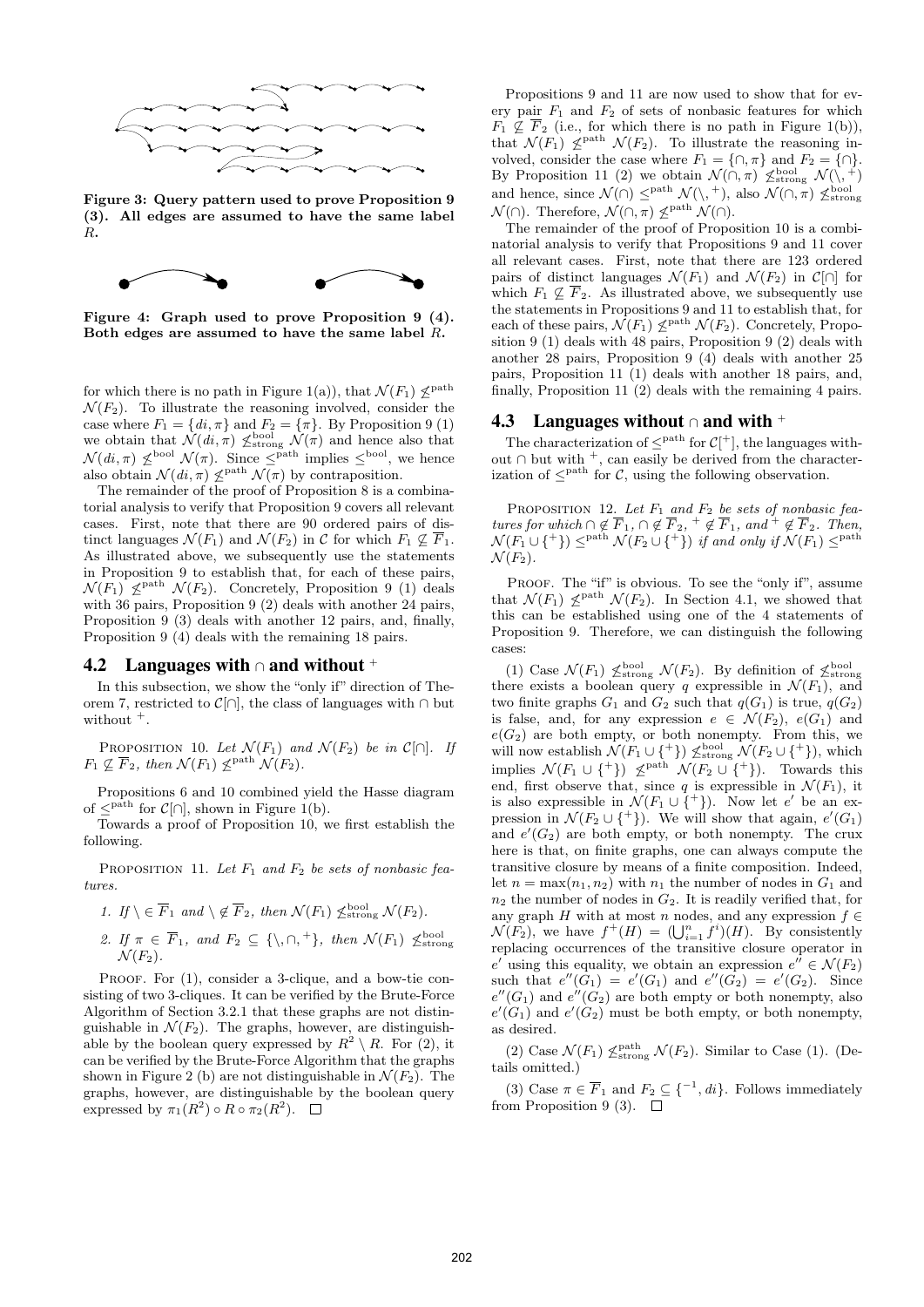COROLLARY 13. Let  $\mathcal{N}(F_1)$  and  $\mathcal{N}(F_2)$  be in  $\mathcal{C}[^+]$ . If  $F_1 \nsubseteq \overline{F}_2$ , then  $\mathcal{N}(F_1) \nleq^{\text{path}} \mathcal{N}(F_2)$ .

Proposition 6 and Corollary 13 combined yields that the Hasse diagram of  $\leq^{\text{path}}$  for  $\mathcal{C}[\dagger]$  can be obtained from the Hasse diagram of  $\leq^{\text{path}}$  for C (Figure 1(a)), simply by adding <sup>+</sup> as a primitive to each language.

# 4.4 Languages with  $\cap$  and with  $+$

As in Section 4.3, we have the following.

PROPOSITION 14. Let  $F_1$  and  $F_2$  be sets of nonbasic features for which  $\cap \in \overline{F}_1$ ,  $\cap \in \overline{F}_2$ ,  $^+ \notin \overline{F}_1$ , and  $^+ \notin \overline{F}_2$ . Then,  $\mathcal{N}(F_1 \cup \{^+\}) \leq^{\text{path}} \mathcal{N}(F_2 \cup \{^+\}) \text{ if and only if } \mathcal{N}(F_1) \leq^{\text{path}}$  $\mathcal{N}(F_2)$ .

The proof is similar to the proof of Proposition 12. (Details omitted.)

COROLLARY 15. Let  $\mathcal{N}(F_1)$  and  $\mathcal{N}(F_2)$  be in  $\mathcal{C}[\cap,{}^+]$ . If  $F_1 \nsubseteq \overline{F}_2$ , then  $\mathcal{N}(F_1) \nleq^{\text{path}} \mathcal{N}(F_2)$ .

Proposition 6 and Corollary 15 combined yields that the Hasse diagram of  $\leq^{\text{path}}$  for  $\mathcal{C}[\cap,+]$  can be obtained from the Hasse diagram of  $\leq^{\text{path}}$  for  $C[\cap]$  (Figure 1(b)), simply by adding  $<sup>+</sup>$  as a primitive to each language.</sup>

#### 4.5 Cross-relationships between subdiagrams

To finish the proof of Theorem 7, we finally show the "only if" direction for the case where  $\mathcal{N}(F_1)$  and  $\mathcal{N}(F_2)$  belong to different classes.

PROPOSITION 16. Let  $\mathcal{N}(F_1)$  and  $\mathcal{N}(F_2)$  be languages that belong to different classes among C,  $C[\cap]$ ,  $C[^+]$ , and  $C[\cap, +]$ . If  $F_1 \nsubseteq \overline{F}_2$ , then  $\mathcal{N}(F_1) \nleq^{\text{path}} \mathcal{N}(F_2)$ .

Towards a proof of Proposition 16, we first establish the following.

PROPOSITION 17. Let  $F_1$  and  $F_2$  be sets of nonbasic features.

1. If 
$$
\cap \in \overline{F}_1
$$
 and  $\cap \notin \overline{F}_2$ , then  $\mathcal{N}(F_1) \nleq^{\text{bool}}_{\text{strong}} \mathcal{N}(F_2)$ .

2. If  $^+ \in \overline{F}_1$  and  $^+ \notin \overline{F}_2$ , then  $\mathcal{N}(F_1) \not\leq^{\text{bool}} \mathcal{N}(F_2)$ .

PROOF. For  $(1)$ , it can be verified by the Brute-Force Algorithm of Section 3.2.1 that the graphs shown in Figure 2 (c) are not distinguishable in  $\mathcal{N}(F_2)$ . The graphs, however, are distinguishable by the boolean query expressed by  $R^2 \cap id$ . For (2), it is well known that reachability queries such as the boolean query expressed by  $R \circ S^+ \circ T$  cannot be expressed in FO (see, e.g., [3]).  $\square$ 

As detailed below, Propositions 17, 9, and 11 are now subsequently used to show that for every pair  $F_1$  and  $F_2$  of sets of nonbasic features for which  $F_1 \nsubseteq \overline{F}_2$ , that  $\mathcal{N}(F_1) \nleq^{\text{path}}$  $\mathcal{N}(F_2)$ , in the same way as in Sections 4.1 and 4.2.

The remainder of the proof of Proposition 16 is again a combinatorial analysis to verify that the above-mentioned propositions cover all relevant cases. First, note that there are 1675 ordered pairs of languages  $\mathcal{N}(F_1)$  and  $\mathcal{N}(F_2)$  that belong to two distinct classes among  $\mathcal{C}, \mathcal{C}[\cap], \mathcal{C}[\dagger],$  and  $\mathcal{C}[\cap,$ <sup>+</sup>] for which  $F_1 \not\subseteq \overline{F}_2$ . Concretely, Proposition 17 (1) deals with 672 of these pairs, Proposition 17 (2) deals with another 508 pairs, Proposition 9 (1) deals with another 228

pairs, Proposition 9 (2) deals with another 94 pairs, Proposition 9 (3) deals with another 12 pairs, Proposition 9 (4) deals with another 130 pairs, Proposition 11 (1) deals with another 18 pairs, and, finally, Proposition 11 (2) deals with the 13 remaining pairs.

Propositions 6, 8, 10, and 16, and Corollaries 13 and 15, together prove Theorem 7.

Hence, the Hasse diagram of  $\leq^{\text{path}}$  can be obtained from the subdiagrams for C,  $C[\cap]$ ,  $C[^+]$ , and  $C[\cap, +]$  by simply adding the canonical inclusion arrows between

- 1. the subdiagram for  $\mathcal C$  and the subdiagram for  $\mathcal C[\cap]$  (12 arrows);
- 2. the subdiagram for C and the subdiagram for  $C$ <sup>+</sup> (12) arrows);
- 3. the subdiagram for  $\mathcal{C}[\cap]$  and the subdiagram for  $\mathcal{C}[\cap,+]$ (14 arrows);
- 4. the subdiagram for  $\mathcal{C}[\uparrow]$  and the subdiagram for  $\mathcal{C}[\cap, \uparrow]$ (12 arrows).

So, all paths between the subdiagrams are induced by the canonical inclusion arrows above and the 5 equations from the beginning of Section 4.

# 5. BOOLEAN QUERIES

In this section, we characterize the order  $\leq^{\text{bool}}$  of relative expressiveness for boolean queries by Theorem 20 below.

Towards the statement of this characterization, first observe that  $\mathcal{N}(F_1) \leq^{\text{path}} \mathcal{N}(F_2)$  implies  $\mathcal{N}(F_1) \leq^{\text{bool}} \mathcal{N}(F_2)$ . The converse does not hold, however. Indeed, from Proposition 18 below, it follows that, e.g.,  $\mathcal{N}^{-1} \leq^{\text{bool}} \mathcal{N}(\pi)$ . From Theorem 7, however, we know that  $\mathcal{N}^{-1}$   $\not\leq^{\text{path}} \mathcal{N}(\pi)$ .

PROPOSITION 18. Let  $F$  be a set of nonbasic features for which  $\cap \notin \overline{F}$  and  $^+ \notin \overline{F}$ . Then,  $\mathcal{N}(F \cup \{^{-1}\}) \leq^{\text{bool}} \mathcal{N}(F \cup$  $\{\pi\}$ .

Example 19. To illustrate Proposition 18 (proof omitted), consider the expression  $e_1 = R^3 \circ R^{-1} \circ R^3$  in  $\mathcal{N}^{-1}$ . The expression  $\pi_1(e_1)$  can be equivalently expressed in  $\mathcal{N}(\pi)$ as  $\pi_1(R^3 \circ \overline{\pi}_2(\pi_1(R^3) \circ R))$ . Now observe that, for any graph G, we have that  $e_1(G)$  is nonempty if and only if  $\pi_1(e_1)(G)$ is nonempty.

Using this same observation, one can express the nonemptiness of the expression  $e_2 = R \circ \overline{\pi}_2((R \circ S) \cup (R^{-1} \circ S))$ in  $\mathcal{N}^{-1}, \overline{\pi}$  by the non-emptiness of the expression  $\pi_1(e_2)$  =  $\pi_1(R \circ \overline{\pi}_2(R \circ S) \circ \overline{\pi}_2(\pi_1(R) \circ S))$  in  $\mathcal{N}(\overline{\pi})$ .

Proposition 18 shows that, at the level of boolean queries.  $^{-1}$  does not add expressive power in the presence of  $\pi$  and in the absence of  $\cap$  and  $\dots$ . We thus obtain a result mirroring similar results known for XPath on trees [6, 22, 27], where downward XPath is known to be as powerful as full XPath for queries evaluated at the root. Note that Marx [19] also obtained a similar result for XPath with transitive closure, but we will show below that this no longer holds on graphs (see Proposition 28).

To accommodate the collapse of  $^{-1}$  in our characterization of  $\leq^{\text{bool}}$ , we introduce the following notation. For a set of nonbasic features  $F$ , define  $\widetilde{F}$  as follows.

$$
\widetilde{F} = \begin{cases} \overline{F} \cup \{-1\} & \text{if } \pi \in \overline{F}, \cap \not\in \overline{F}, \text{ and } + \not\in \overline{F} \\ \overline{F} & \text{otherwise} \end{cases}
$$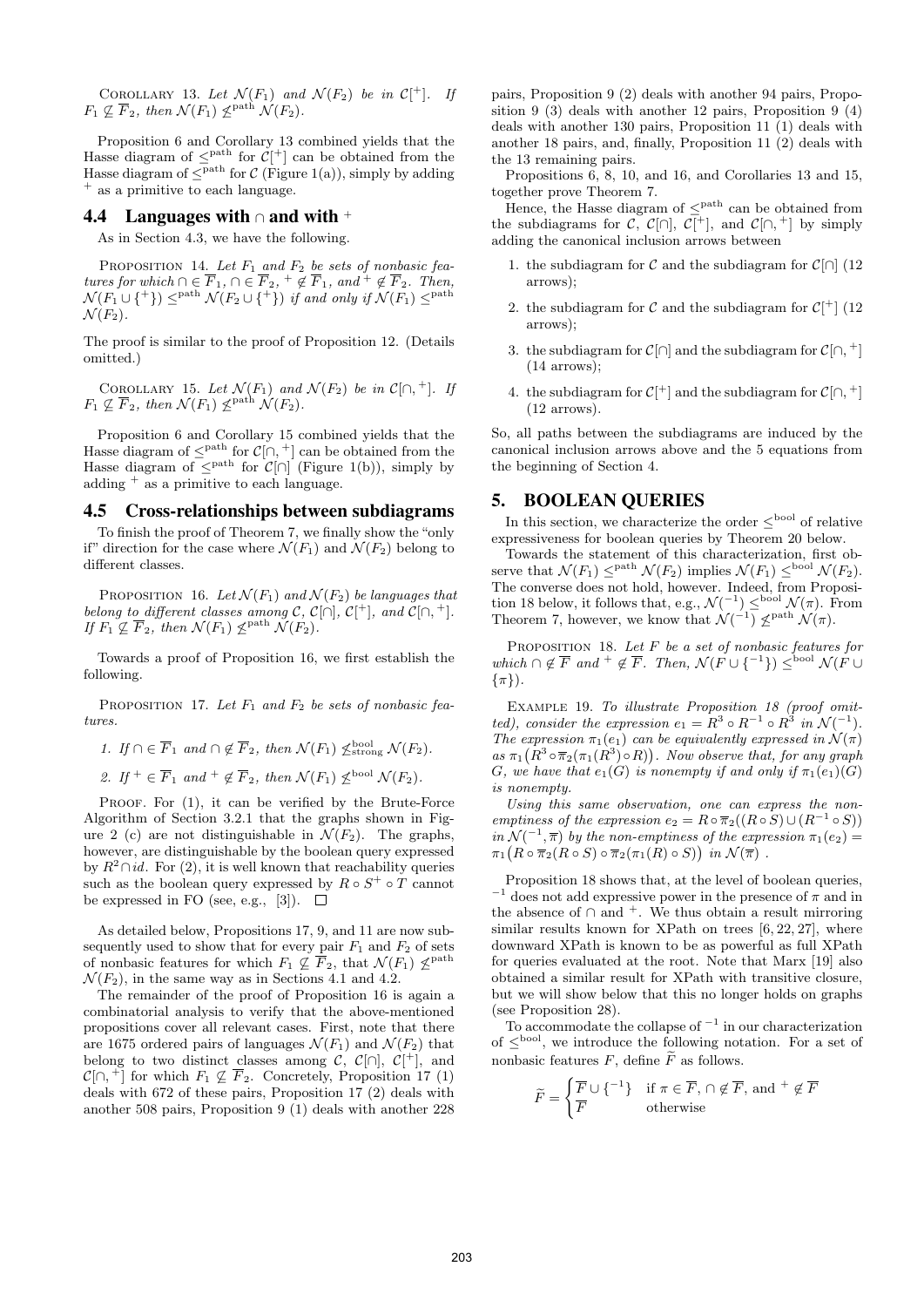For example,  $\widetilde{\{\pi, di\}} = \{-1, \pi, \overline{\pi}, di\}.$ 

We will establish the following characterization.

THEOREM 20.  $\mathcal{N}(F_1) \leq^{\text{bool}} \mathcal{N}(F_2)$  if and only if  $F_1 \subseteq$  $\widetilde{F}_2$ .

The "if" direction of Theorem 20 is shown in Proposition 21.

PROPOSITION 21. If  $F_1 \subseteq \widetilde{F}_2$ , then  $\mathcal{N}(F_1) \leq^{\text{bool}} \mathcal{N}(F_2)$ .

PROOF. We distinguish two cases. If  $F_1 \subseteq \overline{F}_2$ , then  $\mathcal{N}(F_1) \leq^{\text{path}} \mathcal{N}(F_2)$ , by Proposition 6, whence  $\mathcal{N}(F_1) \leq^{\text{bool}}$  $\mathcal{N}(F_2)$ . In the other case,  $\pi \in \overline{F}_2$ ,  $\cap \notin \overline{F}_2$ , and  $\pi \notin \overline{F}_2$ , and  $F_1 \subseteq \overline{F}_2 \cup \{-1\}$ . By definition,  $\overline{F}_2 \cup \{-1\} = \overline{F_2 \cup \{-1\}}$ , since  $\pi \in \overline{F}_2$ . Hence,  $F_1 \subseteq F_2 \cup \{-1\}$ . Then, by Theorem 7,  $\mathcal{N}(F_1) \leq^{\text{path}} \mathcal{N}(F_2 \cup \{-1\})$ . Since  $F_2 \cup \{-1\} \subseteq \overline{F}_2 \cup \{-1\}$ , it also follows that  $\mathcal{N}(F_1) \leq^{\text{path}} \mathcal{N}(F_2 \cup \{-1\})$ . Since  $\cap \mathcal{L}$   $\overline{F}_2$ and  $\pm \notin \overline{F}_2$ , we have that  $\mathcal{N}(\overline{F}_2 \cup \{-1\}) \leq^{\text{bool}} \mathcal{N}(\overline{F}_2 \cup$  $\{\pi\}$  =  $\mathcal{N}(F_2)$ , by Proposition 18. By combining these, we finally find that  $\mathcal{N}(F_1) \leq^{\text{bool}} \mathcal{N}(F_2)$ . Proposition 21 now follows from the fact that  $\mathcal{N}(\overline{F}_2)$  and  $\mathcal{N}(F_2)$  are equivalent at the level of path queries and hence also at the level of boolean queries.  $\square$ 

The "only if" direction of Theorem 20, requires a detailed analysis, which proceeds along the same lines as the analysis in Section 4. We first establish the "only if" direction for the cases where  $\mathcal{N}(F_1)$  and  $\mathcal{N}(F_2)$  belong to the same class among C, C[∩], C[<sup>+</sup>], C[∩,<sup>+</sup>], and then consider the case where  $\mathcal{N}(F_1)$  and  $\mathcal{N}(F_2)$  belong to distinct classes.

#### 5.1 Languages without ∩ and without  $+$

In this subsection, we show the "only if" direction of Theorem 20, restricted to  $\mathcal{C}$ , the class of languages without ∩ and without  $^+$ .

PROPOSITION 22. Let  $\mathcal{N}(F_1)$  and  $\mathcal{N}(F_2)$  be in C. If  $F_1 \not\subseteq$  $\widetilde{F}_2$ , then  $\mathcal{N}(F_1) \not\leq^{\text{bool}} \mathcal{N}(F_2)$ .

Propositions 21 and 22 combined yield the Hasse diagram of  $\leq^{\text{bool}}$  for C, shown in Figure 5. It is indeed readily verified that for any two languages  $\mathcal{N}(F_1)$  and  $\mathcal{N}(F_2)$  in C, there is a path from  $\mathcal{N}(F_1)$  to  $\mathcal{N}(F_2)$  in Figure 5 if and only if  $F_1 \subseteq \widetilde{F}_2$ . Towards a proof of Proposition 22, we first establish the following.

PROPOSITION 23. Let  $F$  be a set of nonbasic features. If  $^{-1} \in \overline{F}$ , then  $\mathcal{N}(F) \not\leq_{\text{strong}}^{\text{bool}} \mathcal{N}(di, +)$ .

PROOF. It can be verified by the Brute-Force Algorithm of Section 3.2.1 that the graphs shown in Figure 2 (c) are not distinguishable in  $\mathcal{N}(di, +)$ . The graphs, however, are distinguishable by the boolean query expressed by  $R^2 \circ R^{-1} \circ$  $R^2$ .

As detailed below, Propositions 9 and 23 are now subsequently used to show that for every pair  $F_1$  and  $F_2$  of sets of nonbasic features for which  $F_1 \not\subseteq \widetilde{F}_2$ , that  $\mathcal{N}(F_1) \not\leq^{\text{bool}}$  $\mathcal{N}(F_2)$ , in the same way as in Sections 4.1 and 4.2.

The remainder of the proof of Proposition 22 is again a combinatorial analysis to verify that the above-mentioned propositions cover all relevant cases. First, note that there are 34 ordered pairs of distinct languages  $\mathcal{N}(F_1)$  and  $\mathcal{N}(F_2)$ in C for which  $F_1 \nsubseteq \tilde{F}_2$ . (These are exactly the pairs for



Figure 5: The Hasse diagram of  $\leq^{\text{bool}}$  for C. For each language, the boxed features are a minimal set of nonbasic features defining the language, while the other features can be derived from them in the sense of Theorem 7 (using the appropriate interdependencies).

which there is no path from  $\mathcal{N}(F_1)$  to  $\mathcal{N}(F_2)$  in Figure 5.) Concretely, Proposition 9 (1) deals with 16 of these pairs, Proposition 9 (2) deals with another 9 pairs, Proposition 9 (3) deals with another 6 pairs, and, finally, Proposition 23 deals with the remaining 3 pairs.

# 5.2 Languages with ∩ and without  $+$

In this subsection, we show the "only if" direction of Theorem 20, restricted to  $\mathcal{C}[\cap]$ , the class of languages with  $\cap$ but without  $^+$ .

PROPOSITION 24. Let  $\mathcal{N}(F_1)$  and  $\mathcal{N}(F_2)$  be in  $\mathcal{C}[\cap]$ . If  $F_1 \nsubseteq \widetilde{F}_2$ , then  $\mathcal{N}(F_1) \nleq^{\text{bool}}_{\text{strong}} \mathcal{N}(F_2)$ .

Notice that since  $\cap \in \overline{F}_2$ ,  $\widetilde{F}_2 = \overline{F}_2$ . Hence, Proposition 7 and Proposition 24 combined show that  $\leq^{\text{bool}}$  coincides with  $\leq^{\text{path}}$  on  $\mathcal{C}[\cap]$ . As a result, the Hasse diagram of  $\leq^{\text{bool}}$  for  $\mathcal{C}[\cap]$  is the same as the Hasse diagram of  $\leq^{\text{path}}$  for  $\mathcal{C}[\cap]$  shown in Figure 1(b). Note that, in addition, all separations are strong.

Towards a proof of Proposition 24, we first establish the following.

PROPOSITION 25. Let  $F_1$  and  $F_2$  be sets of nonbasic features. If  $^{-1} \in F_1$ ,  $\cap \in F_1$ , and  $^{-1} \notin F_2$ , then  $\mathcal{N}(F_1) \nleq^{\text{bool}}$  $\mathcal{N}(F_2)$ .

PROOF. The graphs  $G_1$  and  $G_2$  shown in Figure 2 (d), top and bottom, are distinguished by the boolean query q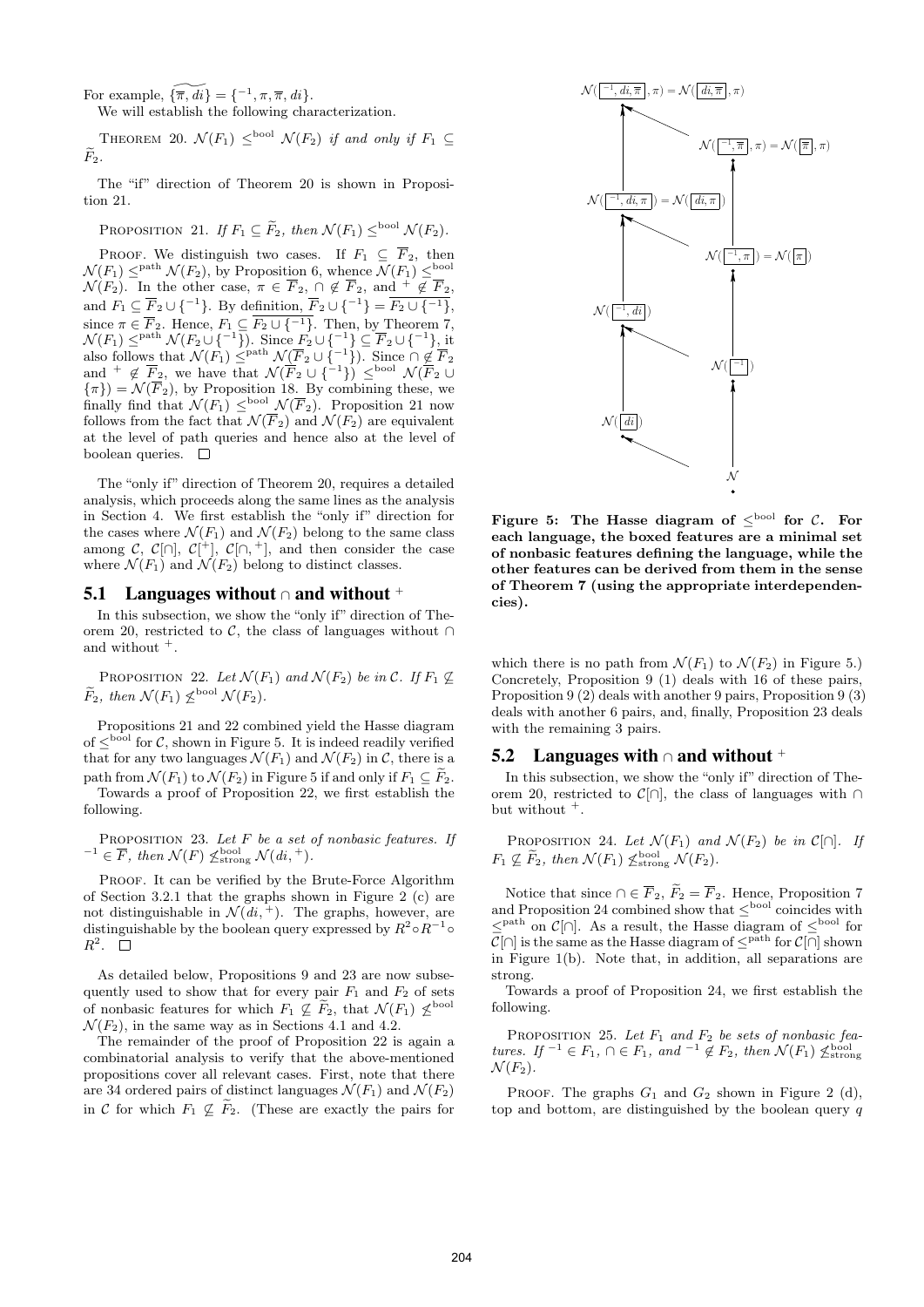expressed by  $(R^2 \circ R^{-1} \circ R) \cap R$ . On these graphs, the Brute-Force Algorithm of Section 3.2.1 does not terminate in a reasonable time. Using a variant of the well-known algorithm by Paige and Tarjan [24], it can be verified in polynomial time, however, that for each pair  $(a_1, b_1) \in \text{adom}(G_1)^2$ , there exists  $(a_2, b_2) \in \text{adom}(G_2)^2$  such that  $(G_1, a_1, b_1) \simeq_k$  $(G_2, a_2, b_2)$  for any depth k. From Proposition 5, it follows that q is not expressible in  $\mathcal{N}(F_2)$ .  $\Box$ 

The remainder of the proof of Proposition 24 proceeds as the proof of Proposition 10, except that Proposition 25 is used instead of Proposition 9 (4).

#### 5.3 Languages without  $\cap$  and with  $+$

In this subsection, we show the "only if" direction of Theorem 20, restricted to  $\mathcal{C}^{+}$ , the class of languages without ∩ but with  $^+$ .

PROPOSITION 26. Let  $\mathcal{N}(F_1)$  and  $\mathcal{N}(F_2)$  be in  $\mathcal{C}[^+]$ . If  $F_1 \nsubseteq \widetilde{F}_2$ , then  $\mathcal{N}(F_1) \nleq^{\text{bool}} \mathcal{N}(F_2)$ .

Notice that since  ${}^+ \in F_2$ ,  $\widetilde{F}_2 = \overline{F}_2$ . Hence, Proposition 7 and Proposition 26 combined show that  $\leq^{\text{bool}}$  coincides with  $\leq^{\text{path}}$  on  $\mathcal{C}^{\dagger}$ . As a result, the Hasse diagram of  $\leq^{\text{bool}}$  for  $\mathcal{C}^{\dagger}$  is the same as the Hasse diagram of  $\leq^{\text{path}}$  for  $\mathcal{C}^{\dagger}$ . (Recall that the latter is obtained from Figure 1(a) by adding <sup>+</sup> as a primitive to each language.) Observe in particular that the collapses for  $\leq^{\text{bool}}$  compared to  $\leq^{\text{path}}$  in the case of languages without ∩ and without  $+$  disappear again when is added.

Towards a proof of Proposition 26, we first remark the following.

REMARK 27. Let  $F_1$ ,  $F_2$ , and G be arbitrary sets of nonbasic features. (In particular, they may or may not contain  $\cap$ ,  $\setminus$ , or <sup>+</sup>.) While it is straightforward that  $\mathcal{N}(F_1) \leq^{\text{path}}$  $\mathcal{N}(F_2)$  implies  $\mathcal{N}(F_1 \cup G) \leq^{\text{path}} \mathcal{N}(F_2 \cup G)$ , the corresponding statement for  $\leq^{\text{bool}}$  does not hold. Indeed, by Proposition 18,  $\mathcal{N}(\lambda^{-1}, \pi) \leq^{\text{bool}} \mathcal{N}(\pi)$ . However,  $\mathcal{N}(\lambda^{-1}, \pi, \lambda^{+}) \leq^{\text{bool}}$  $\mathcal{N}(\pi, +)$ , as will follow from Proposition 28 below (proof omitted).

PROPOSITION 28. Let  $F_1$  and  $F_2$  be sets of nonbasic features. If  $^{-1} \in \overline{F}_1$ ,  $^+ \in \overline{F}_1$ , and  $^{-1} \notin \overline{F}_2$ , then  $\mathcal{N}(F_1) \not\leq^{\text{bool}}$  $\mathcal{N}(F_2)$ .

The remainder of the proof of Proposition 26 proceeds as the proof of Proposition 8, except that Proposition 28 is used instead of Proposition 9 (4).

#### 5.4 Languages with ∩ and with  $+$

As in Section 4.4, we have the following.

PROPOSITION 29. Let  $F_1$  and  $F_2$  be sets of nonbasic features for which  $\cap \in \overline{F}_1$ ,  $\cap \in \overline{F}_2$ ,  $^+ \notin \overline{F}_1$ , and  $^+ \notin \overline{F}_2$ . Then,  $\mathcal{N}(F_1 \cup \{^+\}) \leq^{\text{bool}} \mathcal{N}(F_2 \cup \{^+\})$  if and only if  $\mathcal{N}(F_1) \leq^{\text{bool}}$  $\mathcal{N}(F_2)$ .

PROOF. By Remark 27, we may not straightforwardly infer from  $\mathcal{N}(F_1) \leq^{\text{bool}} \mathcal{N}(F_2)$  that  $\mathcal{N}(F_1 \cup \{^+\}) \leq^{\text{bool}}$  $\mathcal{N}(F_2 \cup \{^+\})$ . However, we established in Section 5.2 that  $\mathcal{N}(F_1) \leq^{\text{bool}} \mathcal{N}(F_2)$  implies  $\mathcal{N}(F_1) \leq^{\text{path}} \mathcal{N}(F_2)$ , whence also that  $\mathcal{N}(F_1 \cup \{^+\}) \leq^{\text{path}} \mathcal{N}(F_2 \cup \{^+\})$  and  $\mathcal{N}(F_1 \cup$  ${+}$ )  $\leq^{\text{bool}} \mathcal{N}(F_2 \cup \{+\})$ . This settles the "if". To see the "only if", assume that  $\mathcal{N}(F_1) \not\leq^{\text{bool}} \mathcal{N}(F_2)$ . By Propositions 21 and 24, it follows that  $\mathcal{N}(F_1) \nleq^{\text{bool}}_{\text{strong}} \mathcal{N}(F_2)$ , whence  $\mathcal{N}(F_1 \cup \{^+\}) \not \leq^{\text{bool}}_{\text{strong}} \mathcal{N}(F_2 \cup \{^+\}).$ 

COROLLARY 30. Let  $\mathcal{N}(F_1)$  and  $\mathcal{N}(F_2)$  be in  $\mathcal{C}[\cap,{}^+]$ . If  $F_1 \nsubseteq \widetilde{F}_2$ , then  $\mathcal{N}(F_1) \nleq^{\text{bool}}_{\text{strong}} \mathcal{N}(F_2)$ .

Notice that since  ${}^+ \in F_2$ ,  $\widetilde{F}_2 = \overline{F}_2$ . Hence, Proposition 7 and Corollary 30 combined show that  $\leq^{\text{bool}}$  coincides with  $\leq^{\text{path}}$  on  $\mathcal{C}[\cap,+]$ . As a result, the Hasse diagram of  $\leq^{\text{bool}}$ for  $C[\bigcap_{n=1}^{\infty}$  is the same as the Hasse diagram of  $\leq^{\text{path}}$  for  $\mathcal{C}[\cap,+]$ . (Recall that the latter is obtained from Figure 1(b) by adding <sup>+</sup> as a primitive to each language.) Note that, in addition, all separations are strong.

#### 5.5 Cross-relationships between subdiagrams

To finish the proof of Theorem 20, we finally show the "only if" direction for the case where  $\mathcal{N}(F_1)$  and  $\mathcal{N}(F_2)$  belong to different classes.

PROPOSITION 31. Let  $\mathcal{N}(F_1)$  and  $\mathcal{N}(F_2)$  be languages that belong to different classes among C,  $C[\cap]$ ,  $C[^+]$ , and  $C[\cap, +]$ . If  $F_1 \nsubseteq \widetilde{F}_2$ , then  $\mathcal{N}(F_1) \nleq^{\text{bool}} \mathcal{N}(F_2)$ .

Towards a proof of Proposition 31, we first establish the following.

PROPOSITION 32. Let  $F_1$  be a set of nonbasic features. If  $^{-1}$  ∈  $\overline{F}_1$ , and  $F_2 \subseteq {\mathcal{R}}, \cap, {^+}$ , then  $\mathcal{N}(F_1)$  ≰strong  $\mathcal{N}(F_2)$ .

PROOF. It can be verified by the Brute-Force Algorithm of Section 3.2.1 that the graphs shown in Figure 2 (b) are not distinguishable in  $\mathcal{N}(F_2)$ . The graphs, however, are distinguishable by the boolean query expressed by  $R^2 \circ R^{-1} \circ$  $R^2$ .

As detailed below, Propositions 17, 9, 11, 23, 25, 28, and 32 are now subsequently used to show that for every pair  $F_1$ and  $F_2$  of sets of nonbasic features for which  $F_1 \nsubseteq F_2$ , that  $\mathcal{N}(F_1) \nleq^{\text{bool}} \mathcal{N}(F_2)$ , in the same way as in Sections 5.1–5.4.

The remainder of the proof of Proposition 31 is again a combinatorial analysis to verify that the above-mentioned propositions cover all relevant cases. First, note that there are 1370 ordered pairs of languages  $\mathcal{N}(F_1)$  and  $\mathcal{N}(F_2)$  that belong to two distinct classes among C,  $C[\cap]$ ,  $C[^+]$ , and  $\mathcal{C}[\cap,+]$  for which  $F_1 \not\subseteq \widetilde{F}_2$ . Concretely, Proposition 17 (1) deals with 560 of these pairs, Proposition 17 (2) deals with another 460 pairs, Proposition 9 (1) deals with another 184 pairs, Proposition 9 (2) deals with another 68 pairs, Proposition 9 (3) deals with another 6 pairs, Proposition 11 (1) deals with another 21 pairs, Proposition 11 (2) deals with another 20 pairs, Proposition 23 deals with another 3 pairs, Proposition 25 deals with another 18 pairs, Proposition 28 deals with another 26 pairs, and, finally, Proposition 32 deals with the 4 remaining pairs.

Propositions 21, 22, 24, 26, and 31, and Corollary 30, together prove Theorem 20.

Hence, the Hasse diagram of  $\leq^{\text{bool}}$  can be obtained from the subdiagrams for C,  $C[\cap]$ ,  $C[^+]$ , and  $C[\cap, +]$  by simply adding the canonical inclusion arrows between

- 1. the subdiagram for  $\mathcal C$  and the subdiagram for  $\mathcal C[\cap]$  taking into account only the representations with the feature sets that are minimal with respect to inclusion (8 arrows);
- 2. the subdiagram for  $\mathcal C$  and the subdiagram for  $\mathcal C[^+]$  taking into account only the representations with the feature sets that are minimal with respect to inclusion (8 arrows);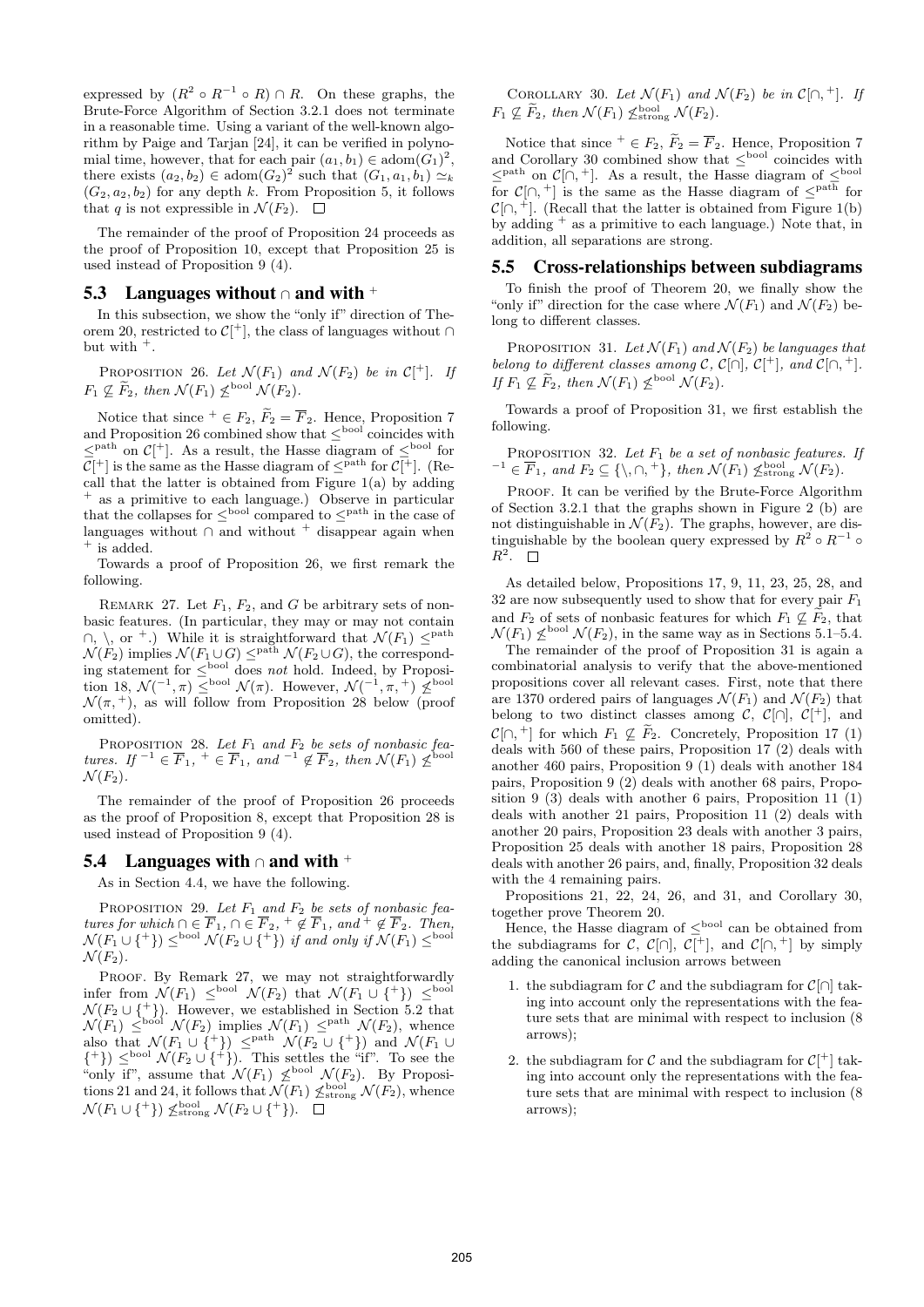- 3. the subdiagram for  $\mathcal{C}[\cap]$  and the subdiagram for  $\mathcal{C}[\cap,+]$ (14 arrows);
- 4. the subdiagram for  $\mathcal{C}[^{+}]$  and the subdiagram for  $\mathcal{C}[\cap,+]$ (12 arrows).

So, all paths between the subdiagrams are induced by the canonical inclusion arrows above, the 5 equations from the beginning of Section 4, and Proposition 18.

# 6. QUERIES ON UNLABELED GRAPHS

In this section, we consider the case in which the set  $\Lambda$ of edge labels is a singleton. In other words, a graph G is then a relational structure consisting of a set of nodes  $V$  and a relation  $E \subseteq V \times V$ , the set of edges of G. We use the notation  $\leq_{\text{unl}}^{\text{path}}$  and  $\leq_{\text{unl}}^{\text{bool}}$  to compare the expressiveness of languages on such unlabeled graphs.

Of course,  $\mathcal{N}(F_1) \leq^{\text{path}} \mathcal{N}(F_2)$  implies  $\mathcal{N}(F_1) \leq^{\text{path}}_{\text{unl}} \mathcal{N}(F_2)$ , and  $\mathcal{N}(F_1) \leq^{\text{bool}} \mathcal{N}(F_2)$  implies  $\mathcal{N}(F_1) \leq^{\text{bool}}_{\text{unl}} \mathcal{N}(F_2)$ .

We must emphasize that, with the exception of Proposition 17 (2), none of the separation results from Sections 4 and 5 depend on the presence of multiple edge labels, and therefore already hold in the case of unlabeled graphs. For Proposition 17 (2), however, at the level of general path queries, we can establish the following counterpart using the well-known fact that transitive closure of a binary relation is not expressible in FO, and hence also not in any  $\mathcal{N}(F)$ without transitive closure [26]:

PROPOSITION 33. Let  $F_1$  and  $F_2$  be sets of nonbasic features. If  $^+ \in \overline{F}_1$ , and  $^+ \notin \overline{F}_2$ , then  $\mathcal{N}(F_1) \not\leq_{\text{unl}}^{\text{path}} \mathcal{N}(F_2)$ .

We therefore have

PROPOSITION 34. Let  $F_1$  and  $F_2$  be sets of nonbasic features. Then,  $\mathcal{N}(F_1) \leq^{\text{path}}_{\text{unl}} \mathcal{N}(F_2)$  if and only if  $\mathcal{N}(F_1) \leq^{\text{path}}$  $\mathcal{N}(F_2)$ .

We may thus conclude that  $\leq^{\text{path}}_{\text{unl}}$  coincides with  $\leq^{\text{path}}$ .

At the level of boolean queries, as we show next, a counterpart of Proposition 17 (2), similar to Proposition 33, does not exist. It will actually turn out that, on unlabeled graphs, adding transitive closure does not always add expressive power.

However, we have the following weaker result.

PROPOSITION 35. Let  $F_1$  and  $F_2$  be sets of nonbasic features.

1. If 
$$
^+ \in \overline{F}_1
$$
,  $\cap \in \overline{F}_1$ , and  $^+ \notin \overline{F}_2$ , then  $\mathcal{N}(F_1) \not\leq^{\text{bool}}_{\text{unl}}$   
 $\mathcal{N}(F_2)$ .

2. If  $^+ \in \overline{F}_1$ ,  $^{-1} \in \overline{F}_1$ , and  $^+ \notin \overline{F}_2$ , then  $\mathcal{N}(F_1) \not\leq^{\text{bool}}_{\text{unl}}$  $\mathcal{N}(F_2)$  .

PROOF. For  $(1)$ , it is well known that the query that checks whether a graph contains a cycle cannot be expressed in FO (see, e.g., [3]). The query, however, is expressed by  $R^+ \cap id$ . For (2), a classical Ehrenfeucht-Fraüssé argument shows that the boolean query expressed by  $R^2 \circ (R \circ R^{-1})^+ \circ$  $R^2$  cannot be expressed in FO (see, e.g., [3]).

The languages not covered by the statements in Proposition 35 are  $\mathcal{N}(\dagger), \, \mathcal{N}(\pi, \dagger), \, \mathcal{N}(di, \dagger), \, \mathcal{N}(\overline{\pi}, \dagger), \, \mathcal{N}(di, \pi, \dagger),$ and  $\mathcal{N}(di, \overline{\pi},^+)$ . We have the following collapses for  $\leq_{\text{unl}}^{\text{bool}}$ <br>compared to  $\leq_{\text{bol}}^{\text{bool}}$ .

PROPOSITION 36. The following collapses occur at the level of boolean queries on unlabeled graphs, but not on labeled graphs:

$$
\mathcal{N}(\vec{v}) \leq_{\text{unif}}^{\text{bool}} \mathcal{N},\tag{1}
$$

$$
\mathcal{N}(\pi, ^{+}) \leq^{\text{bool}}_{\text{unl}} \mathcal{N}(\pi), \text{ and}
$$
 (2)

$$
\mathcal{N}(di, ^{+}) \leq^{\text{bool}}_{\text{unl}} \mathcal{N}(di). \tag{3}
$$

PROOF. We first sketch the proof of Statement  $(2)$ . Let  $e$ be an expression in  $\mathcal{N}(\pi, +)$ . We show that a sufficient condition for  $e(G)$  to be nonempty is that  $R^m(G)$  is nonempty, where  $m$  is a natural number computable from  $e$ . We then show that on a graph G with  $R^m(G)$  empty, e can equivalently be expressed by an expression  $e'$  in  $\mathcal{N}(\pi)$ . From the above, it follows immediately that  $e(G)$  is nonempty if and only if  $R^m \cup e'(G)$  is nonempty. This proves Statement (2). Additionally, we show that, if e is in  $\mathcal{N}(t^+)$ , then e' is in  $\mathcal{N}$ , which proves Statement (1). The proof of Statement (3) is omitted.  $\quad \Box$ 

It is still open whether the languages  $\mathcal{N}(\overline{\pi},^+), \mathcal{N}(di, \pi,^+),$ and/or  $\mathcal{N}(di, \overline{\pi},^+)$  collapse to any language without  $^+$ . It is conjectured that  $\mathcal{N}(\overline{\pi},^+) \leq_{\text{unl}}^{\text{bool}} \mathcal{N}(\overline{\pi})$ ;  $\mathcal{N}(di, \pi,^+) \leq_{\text{unl}}^{\text{bool}} \mathcal{N}(di, \pi)$ ; and  $\mathcal{N}(di, \overline{\pi},^+) \leq_{\text{unl}}^{\text{bool}} \mathcal{N}(di, \overline{\pi})$ .

# 7. CONCLUSIONS

In this paper, we considered all languages defined by the basic features union, composition, and the identity relation, and none, some, or all the nonbasic features intersection, set difference, projection, coprojection, converse, transitive closure, and the diversity relation. While some of these languages have been studied in the context of XPath, they are there evaluated over trees. In our work, we have studied these languages as simple navigational query languages for graphs. The main contribution of this paper is that we have been able to perform a complete comparison of all the languages under consideration, and this both at the level of general path queries and the level of boolean queries.

Especially in the case of boolean queries, we encountered some nontrivial separations and a few surprising collapses. With regard to the latter, we refer in particular to the result stating that converse can be eliminated in the presence of projection and in the absence of intersection and transitive closure. However, these collapses disappear again if intersection or transitive closure is added.

Finally, we discussed the restrictions of the above languages to unlabeled graphs. We first established that the relative expressiveness of these languages at the level of general path queries remains unchanged by this restriction. At the level of boolean queries, however, some additional collapses occur. Using intricate arguments, we were able to establish that the three languages defined by the basic features augmented by transitive closure, respectively projection and transitive closure, respectively the diversity relation and transitive closure, collapse to their counterparts without transitive closure. For three remaining languages with transitive closure, it remains open whether such collapse occurs, though the present authors conjecture that this is the case.

# 8. FURTHER RESEARCH

There are alternative modalities for expressing boolean queries apart from interpreting the nonemptiness of an ex